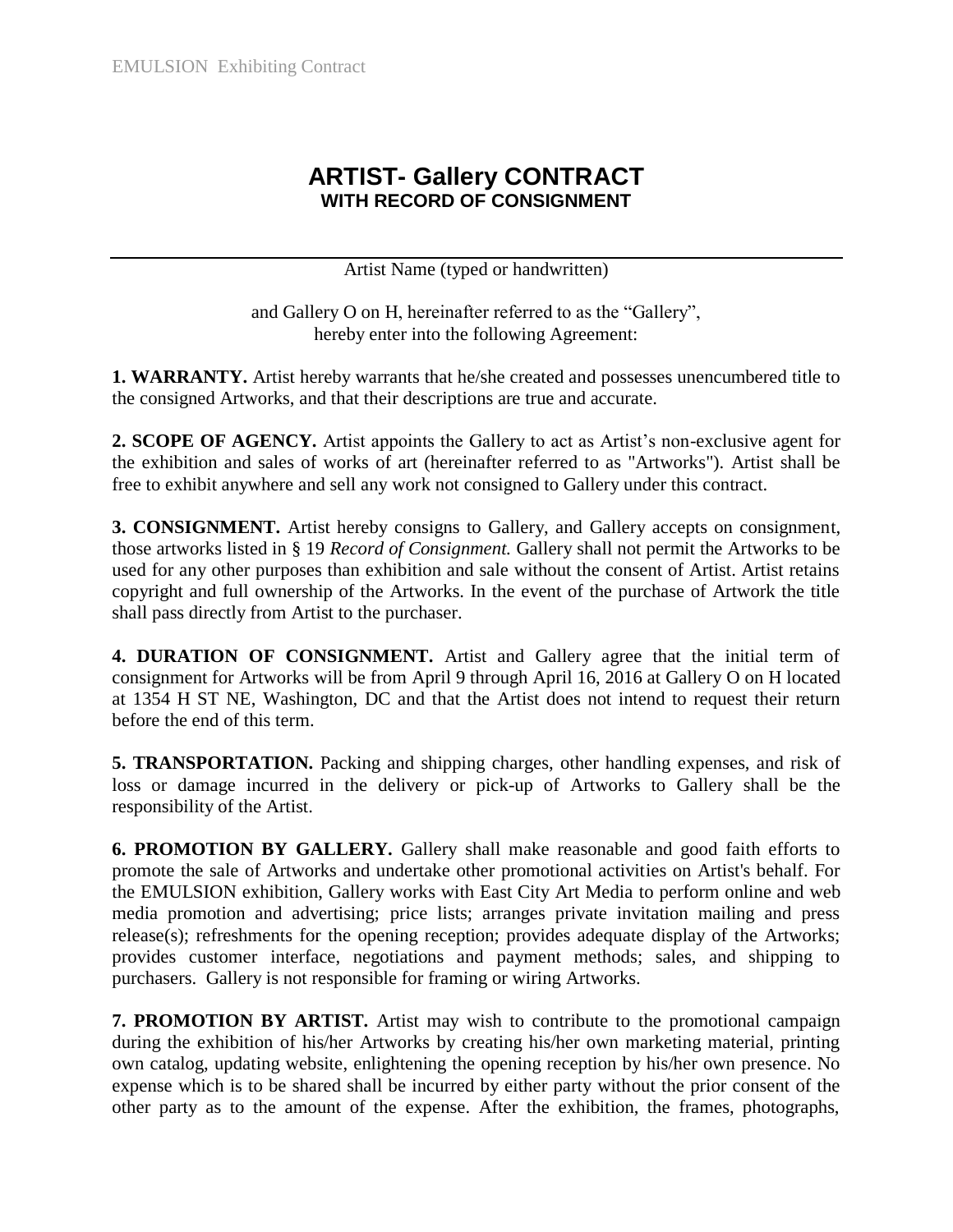negatives, and any other tangible property created in the course of the exhibition shall be the property of the party that paid for the expenses.

**8. COPYRIGHT.** Artist's name shall be included on the bill of sale of each of the Artworks. Artist reserves all rights to the reproduction of the Artworks except as noted in writing to the contrary. Gallery may arrange to have the Artworks photographed to publicize and promote Artist and Gallery. In every instance of such use, the Artist shall be acknowledged as creator and copyright owner of Artwork.

**9. PRICING.** Although it is a non-exclusive contract, Artist's suggested price is expected to be consistent with one outside the Gallery. Gallery shall sell the works at the retail prices shown on the *Record of Consignment*. Any change in the retail price must be agreed to in advance by Artist and Gallery.

**10. SALE.** All Gallery sales are in US dollars. Gallery retains the right to make customary trade discounts to such purchasers as museums, designers or repeat customers. In the case of discount sales, the discount shall be deducted from the Gallery's commission. The Gallery may also offer special purchasing plans such as layaways and will make all necessary arrangement to safeguard the artwork until all payments are rendered in full.

**11. REPRESENTATION FEES.** Gallery and Artist agree that the Gallery's representation fee is to be 40% (percent) of the price of each work sold. Any change in Gallery's commission must be agreed to in advance by Artist and Gallery. All commission work referred to Artist by Gallery will result in a 40% representation fee paid to the Gallery.

**12. REMOVAL FROM GALLERY.** Gallery shall not tend out or remove from the premises any Artworks without first obtaining permission from Artist. There is no return policy during this show on Artworks sold to the customers of the Gallery.

13. LOSS OR DAMAGE. Gallery will perform every effort to ensure the safekeeping of all consigned Artworks while they are in its custody. However, Gallery is NOT responsible for any damages resulting to artwork and does not carry supplemental insurance on consigned Artworks.

**14. SECURITY INTEREST.** In the event of any default by Gallery, or death of gallery owner(s), Artist shall have all the rights of a secured party and the Artworks shall not be subject to claims by Gallery's creditors or owner(s) estate(s). Gallery agrees not to pledge or encumber any works in its possession, nor to incur any charge or obligation in connection therewith for which Artist may be liable.

**15. TERMINATION OF CONTRACT.** Notwithstanding any other provision of this Agreement, this Agreement may be terminated by either Gallery or Artist, by means of notification of termination from either party to the other with 30 days notice. Upon the notification of termination, all accounts shall be settled and all unsold Artworks shall be returned. In the event of Artist's death, the estate of the Artist shall have the right to terminate the Agreement.